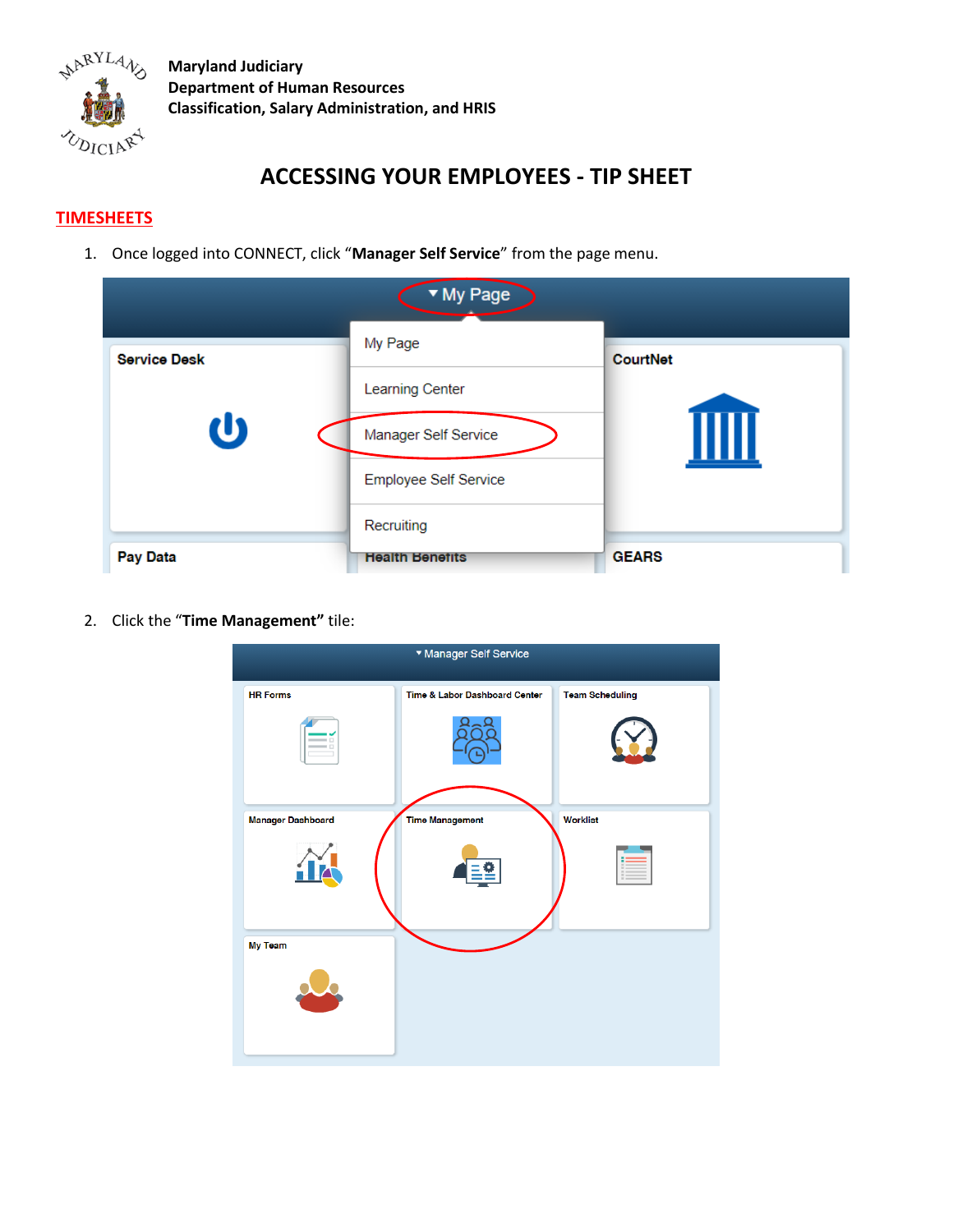

- 3. The next screen will default to the "**Employee Timesheet**" left panel option.
- 4. By removing the number in the **Reports to Position Number** and then clicking on **Get Employees**, the supervisor/manager will be able to see **two levels** of direct reports.

| <b>Employee Timesheet</b>        | <b>Report Time</b>                 |                                  |                       |
|----------------------------------|------------------------------------|----------------------------------|-----------------------|
| Employee Absence Request         | <b>Timesheet Summary</b>           |                                  |                       |
| Leave and Compensatory Time      | ▼ Employee Selection               |                                  |                       |
| <b>Absence Request History</b>   | <b>Employee Selection Criteria</b> |                                  | <b>Get Employees</b>  |
| <b>Co</b> Employee Leave History | <b>Selection Criterion</b>         | <b>Selection Criterion Value</b> | <b>Clear Criteria</b> |
| View Leave Documentation         | <b>Time Reporter Group</b>         | $\alpha$                         | <b>Save Criteria</b>  |
|                                  | Employee ID                        | Q                                |                       |
| Approve Reported Time            | <b>Empl Record</b>                 | $\alpha$                         |                       |
| Approve Absence Requests         | <b>Last Name</b>                   | $\alpha$                         |                       |
|                                  | <b>First Name</b>                  | $\alpha$                         |                       |
|                                  | Department                         | $\alpha$                         |                       |
|                                  | Supervisor ID                      | $\alpha$                         |                       |
|                                  | <b>Reports To Position Number</b>  | Q<br>059120                      |                       |
|                                  | <b>Location Code</b>               | $\alpha$                         |                       |
|                                  | Workgroup                          | Q                                |                       |

## **ABSENCE REQUEST HISTORY**

1. Selecting other left panel options, such as **Absence Request History**, the supervisor/manager may see **all levels** of employees (click on the "+" sign to see the direct reports of that employee):

| $\odot$<br><b>Employee Timesheet</b>    | <b>Absence Request History</b>     |                                                                                                                                                           |           |              |                    |                  |                           |
|-----------------------------------------|------------------------------------|-----------------------------------------------------------------------------------------------------------------------------------------------------------|-----------|--------------|--------------------|------------------|---------------------------|
| o.<br><b>Employee Absence Request</b>   | <b>Employee Selection Criteria</b> |                                                                                                                                                           |           |              |                    |                  |                           |
| Leave and Compensatory Time             |                                    | Select the employee you'll be working with. You can initiate transactions only for employees who reported to you as of the date you entered on this page. |           |              |                    |                  |                           |
| <b>Absence Request History</b>          |                                    | As Of Date 04/07/2021 1<br><b>Refresh Employees</b>                                                                                                       |           |              |                    |                  | <b>Find Employee</b>      |
| <b>CO</b> Employee Leave <b>FISCOV</b>  | <b>SHARON BURKE's employees</b>    |                                                                                                                                                           |           |              | Personalize I      |                  | First 4 1-10 of 10 1 Last |
|                                         | <b>Select</b>                      | <b>Name</b>                                                                                                                                               | Empl ID   | Job          | <b>Empl Status</b> | <b>HR Status</b> | <b>Position</b>           |
| View Leave Documentation                | <b>Select</b>                      | $\Box$ LNDA DAVIS                                                                                                                                         | 000000582 | $\mathbf 0$  | Active             | Active           | 059077                    |
| $\odot$<br><b>Approve Reported Time</b> | <b>Select</b>                      | <b>E DENISE MANDEL</b>                                                                                                                                    | 000001105 | $\mathbf{0}$ | Active             | Active           | 059067                    |
| Approve Absence Requests                | <b>Select</b>                      | <b>CARL DEYHLE</b>                                                                                                                                        | 000001242 | $\mathbf{0}$ | Active             | <b>Active</b>    | 059085                    |
|                                         | <b>Select</b>                      | <b>FTHEI BOWEN</b>                                                                                                                                        | 000003931 | $\mathbf{0}$ | Active             | Active           | N16175                    |
|                                         | <b>Select</b>                      | <b>JESSICA RORER</b>                                                                                                                                      | 000001730 | $\mathbf 0$  | Active             | Active           | 077538                    |
|                                         | <b>Select</b>                      | <b>KAREN HENNINGSEN</b>                                                                                                                                   | 000001544 | $\mathbf{0}$ | Active             | Active           | 059078                    |
|                                         | <b>Select</b>                      | <b>LINDA STOUT</b>                                                                                                                                        | 000003137 | $\mathbf 0$  | Active             | Active           | 059056                    |
|                                         | <b>Select</b>                      | <b>RUTH COPSEY</b>                                                                                                                                        | 000020714 | $\mathbf{0}$ | Active             | <b>Active</b>    | N16141                    |
|                                         | <b>Select</b>                      | <b>E DENISE TONEY</b>                                                                                                                                     | 000003367 | $\mathbf{0}$ | Active             | Active           | 059040                    |
|                                         | <b>Select</b>                      | <b>ELAUREN KOEVARI</b>                                                                                                                                    | 000002023 | $\mathbf{0}$ | Active             | Active           | 059088                    |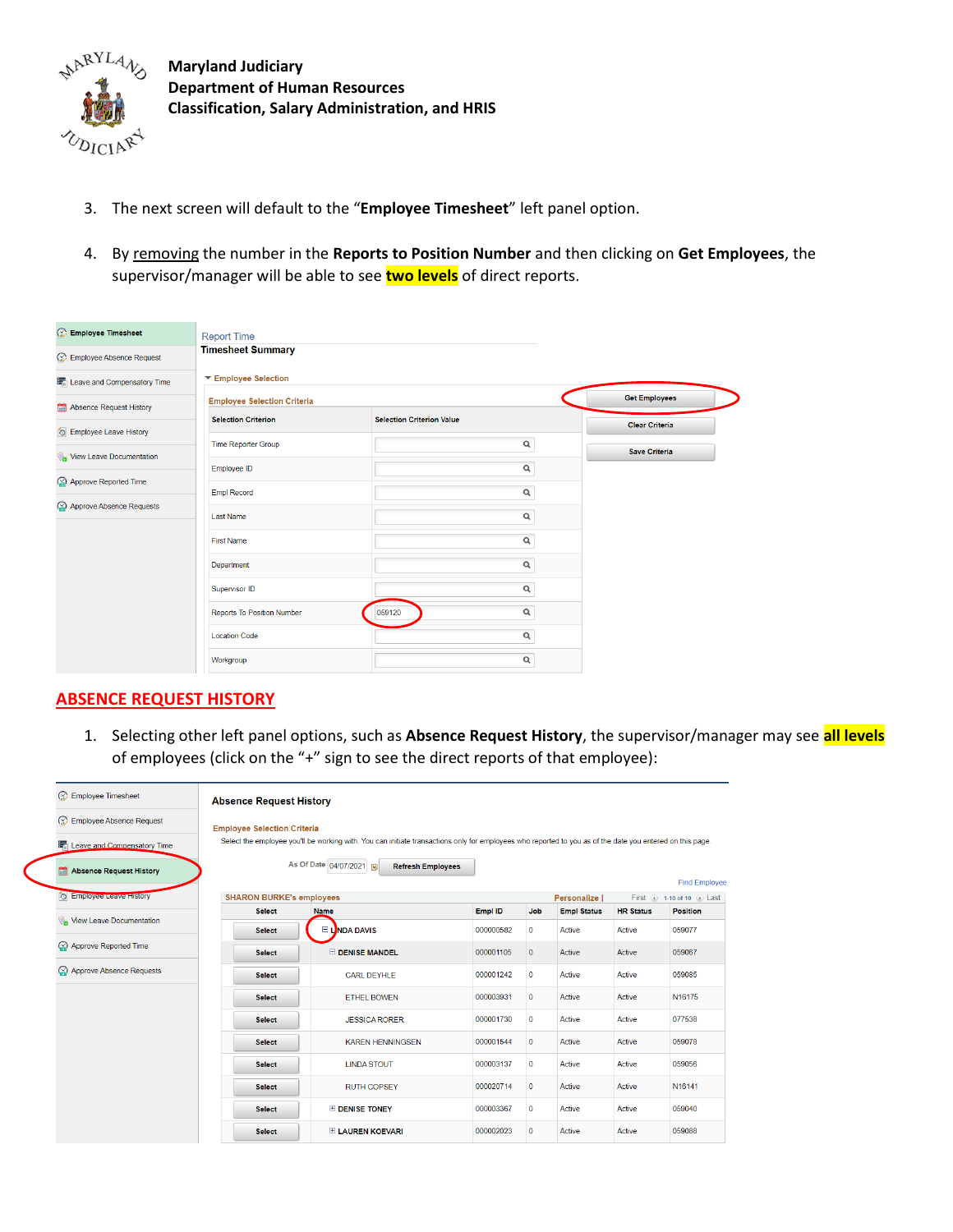

## **MY TEAM**

1. Once logged into CONNECT, click "**Manager Self Service**" from the page menu.

| ▼ My Page           |                        |                 |  |  |
|---------------------|------------------------|-----------------|--|--|
| <b>Service Desk</b> | My Page                | <b>CourtNet</b> |  |  |
|                     | <b>Learning Center</b> |                 |  |  |
| U                   | Manager Self Service   |                 |  |  |
|                     | Employee Self Service  |                 |  |  |
|                     | Recruiting             |                 |  |  |
| <b>Pay Data</b>     | <b>Health Benefits</b> | <b>GEARS</b>    |  |  |

2. Click the "**My Team"** tile:

| ▼ Manager Self Service   |                               |                        |  |  |
|--------------------------|-------------------------------|------------------------|--|--|
| <b>HR Forms</b>          | Time & Labor Dashboard Center | <b>Team Scheduling</b> |  |  |
|                          |                               |                        |  |  |
| <b>Manager Dashboard</b> | <b>Time Management</b>        | <b>Worklist</b>        |  |  |
|                          |                               |                        |  |  |
| <b>My Team</b>           |                               |                        |  |  |